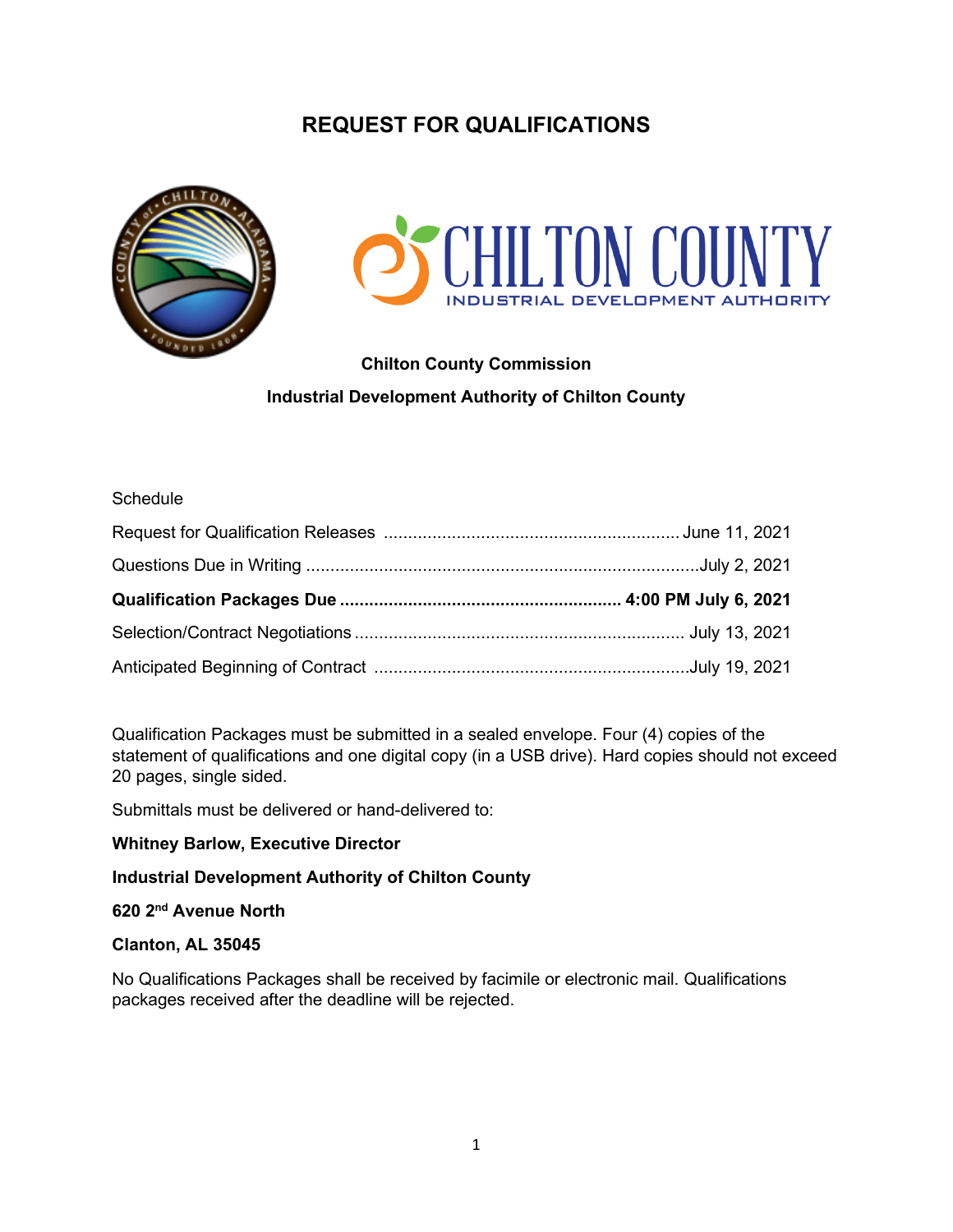# **Contents**

Section I: Project Information

# Section II: Qualifications Package

| E. Understanding and Familiarity with the Needs and Environment of the |  |
|------------------------------------------------------------------------|--|
|                                                                        |  |
|                                                                        |  |

Section III: Submission, Evaluation, and Selection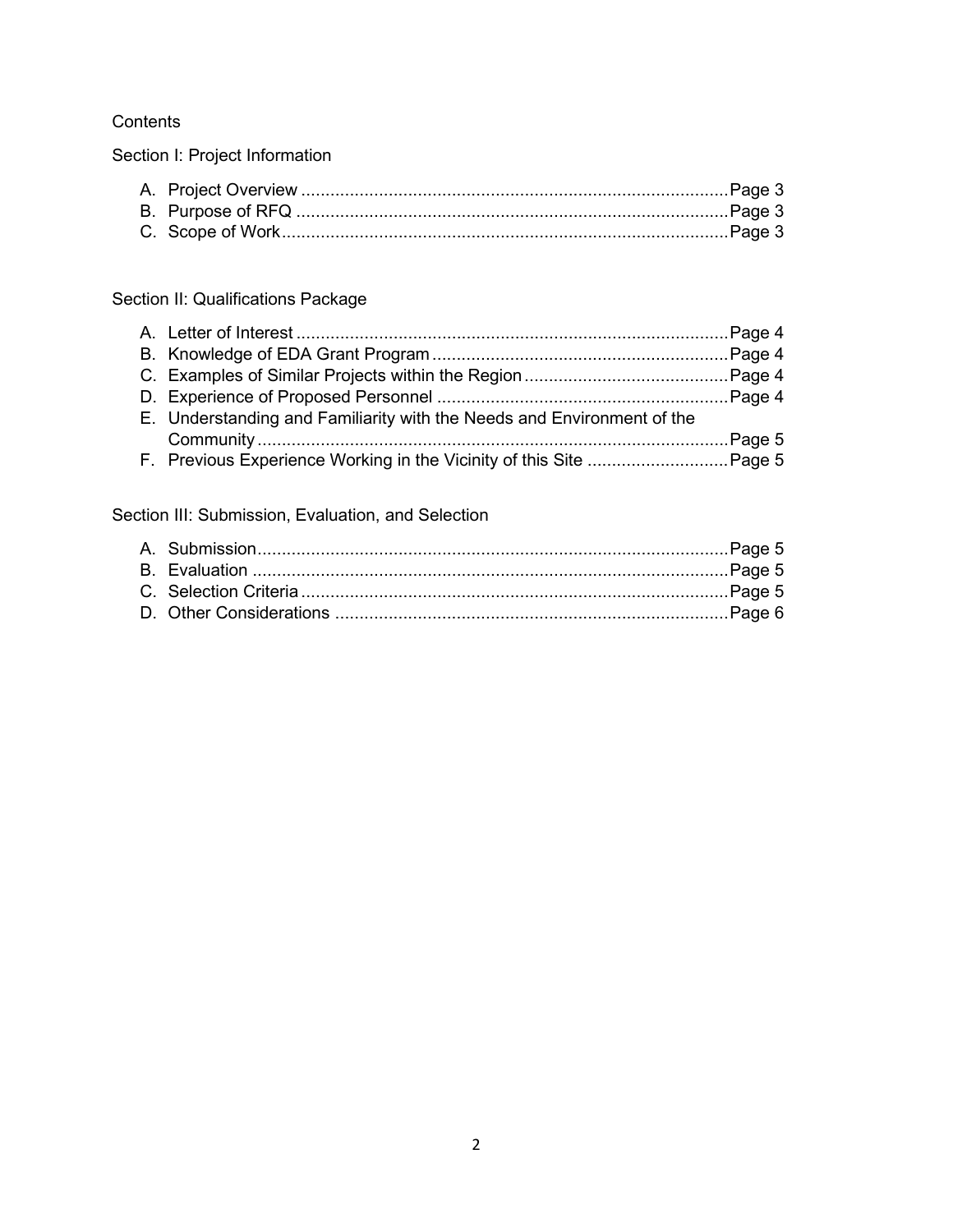## **Section I: Project Information**

- A. Project Overview: Chilton County, Alabama is located in the center of Alabama, between Montgomery and Birmingham along Interstate 65. The Chilton Commission and the Industrial Development Authority of Chilton County are working together to strategically develop and incentive industries to visit along the Interstate 65 corridor to create high paying jobs to grow the local tax base in order to enhance the quality of life for the area's residents.
- B. Purpose of the RFQ: The Chilton County Commission and the Industrial Development Authority of Chilton County is planning on applying for funds from the US Economic Development Administration (EDA) allocated by the American Rescue Plan. This legislation allocates \$3 billion to the to assist communities nationwide in advancing their coronavirus recovery and resiliency strategies. The Chilton County Commission and the Industrial Development Authority of Chilton County invites qualified professional engineering firms or consultant teams having expertise in the design of stand-alone wastewater collection and treatment systems for industrial expansion The purpose of the RFQ is to identify qualified consultant(s) or firm(s) with which the County and Authority might establish agreements in a prompt and efficient manner for the purchase of professional services for specific tasks and work products concerning this project contingent on the award of the EDA grant application. Only qualified consultant(s) or firm(s) who can comply with the strict deadlines set by the timeline need to complete the submission of this RFQ.
- C. Scope of Work: The selected consultant(s) or firm(s) shall be required to provide all professional and technical engineering services as needed to fully plan, design, and develop plans and specifications and provide in-process and final construction inspection to ensure full, satisfactory, and timely completion of project description. In addition, the consultant(s) or firm(s) are expected to complete the following tasks before due date. This proposed project will construct a stand-alone wastewater collection system and treatment facility to treat up to an estimated 1,000,000 GPD of wastewater from commercial developments at Exit 200 along I-65. Project services will include the following:
	- 1. Developing grant application cost estimates
	- 2. NEPA narrative and Preliminary Engineering Report
	- 3. ALDOT design and permitting for a utility bore beneath I-65
	- 4. ADEM Design and Permitting for WWTP
	- 5. Preparation of Final Design Plans, Permitting, and Construction Oversight of the project once (if) it is funded through federal grants.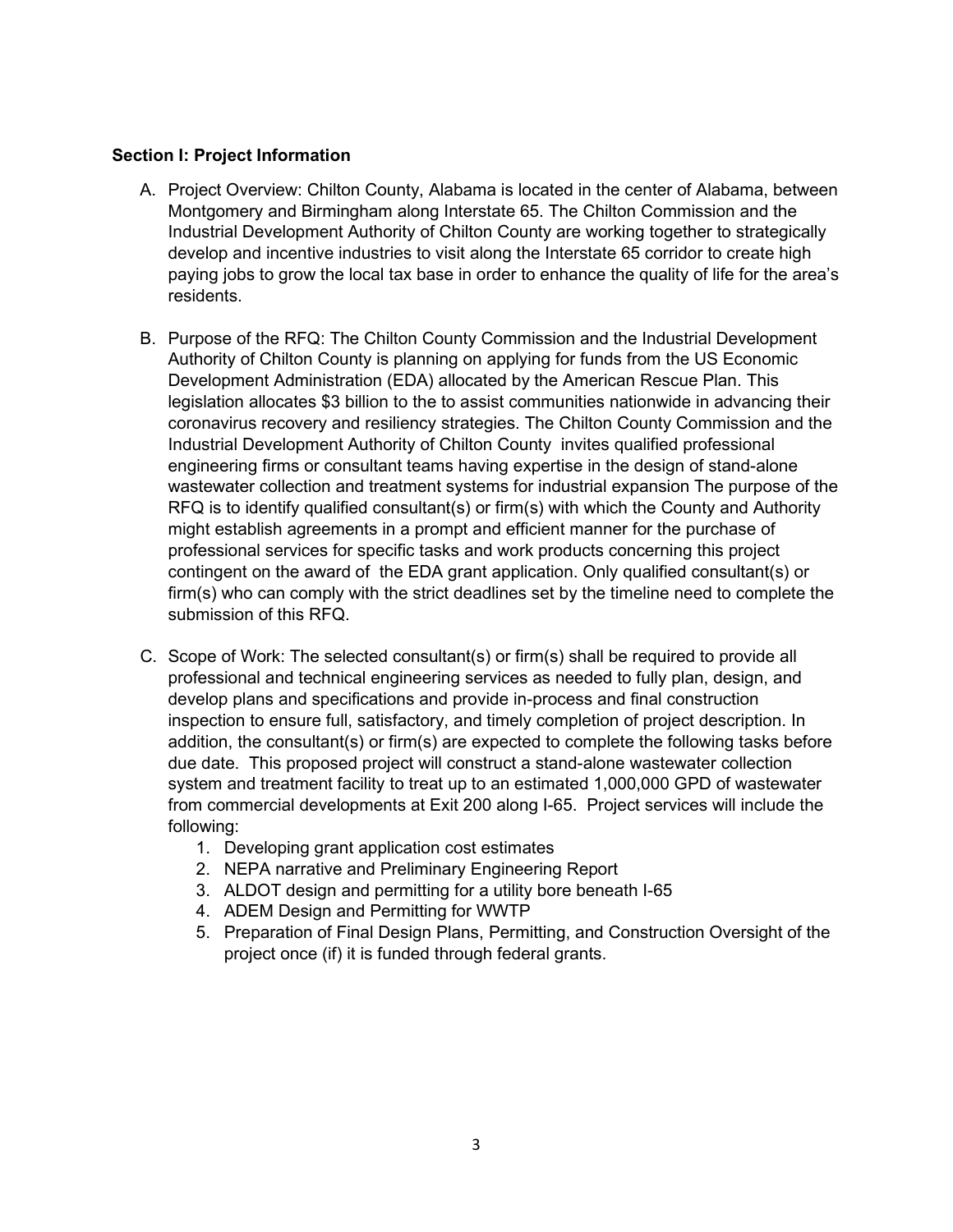# **Section II. Qualification Package**

- A. Letter of Interest (5 Total Points): The response will contain a letter of interest that declares that the respondent is submitting the response without collusion with any other person or entity submitting a response pursuant to this solicitation. Letters should not contain links to other web pages, are not to exceed two (2) pages in length and will include at a minimum the following information in the following format:
	- 1. Name, Address and Contact Information for the submitting person or entity
	- 2. Organization Profile and Qualifications This section of the letter must describe the proposing firm and must also identify the primary individuals responsible for supervising the work, including their titles and/or their classifications.
	- 3. Letters of Interest should be signed by a representative of the respondent who has authority to negotiate and contractually bind the consultant/firm.
- B. Knowledge of EDA Grant Program (15 Total Points): The response should include the consultant's or firm's experience and examples working with projects funded by the US Economic Development Administration (EDA). These project should demonstrate how the project met grant objectives and timelines.
- C. Examples of Similar Projects within the Region (25 Total Points): The response should contain a summary of completed similar project in the region. Information must be included that summarizes and documents the Respondent's qualifications and recent experiences with projects that are similar in scope to the proposed tasks contained in this RFQ. Respondents shall include a list of relevant projects undertaken and/or completed within the last five (5) years, as well as any other information the Respondent deems relevant. Any project using federal grant dollars is preferable. At a minimum, the following information should be included for each comparable project:
	- 1. Type of project (i.e., sewer expansion, road construction, etc.).
	- 2. Dates work was performed / or is currently being performed;
	- 3. Size and scale of geographic area for the project (i.e., downtown, neighborhood, citywide);
	- 4. Type of grant funds used, if applicable;
	- 5. Total cost of contract
- D. Experience of Proposed Personnel (20 Total Points): The response should include a summary of the proposed personnel who will be working on this project should the firm be selected. Personnel should have experience with similar project with federal grants. Provide resumes displaying the professional credentials and expertise of the key personnel who are anticipated to perform work on the anticipated contract. This section may include, but is not limited to:
	- 1. Job descriptions/role within the company;
	- 2. Individual qualifications (education, years of experience, specializations);
	- 3. Descriptions of the relevant experience on similar contracts/tasks;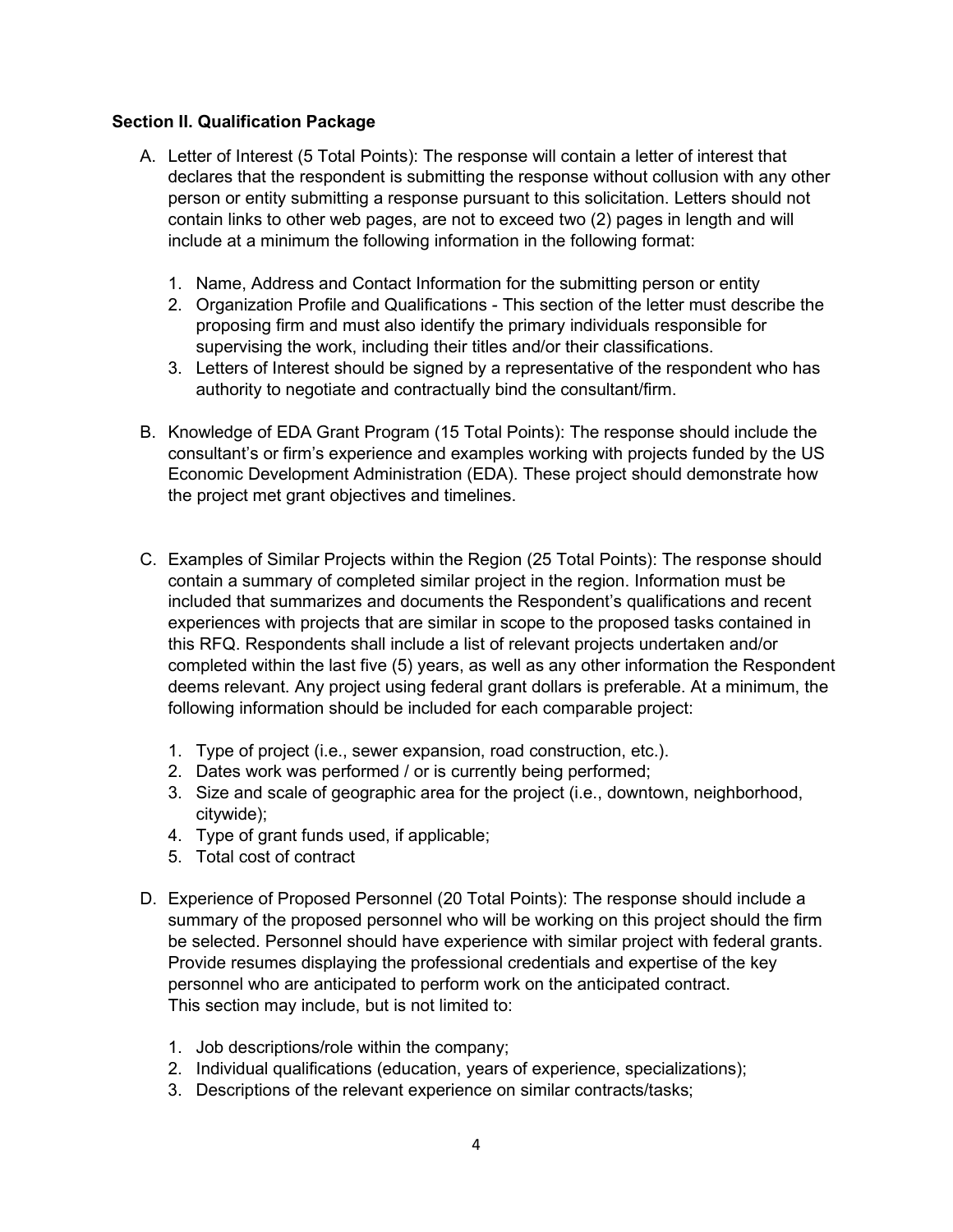- 4. Other detailed qualifications (certifications, licensure, specializations)
- E. Understanding and Familiarity with the Needs and Environment of the Community (15 Total Points): The response should include a description of the consultant's understanding of the community and its economic development needs.
- F. Previous Experience Working in the Vicinity of this Site (20 Total Points): The response should include a summary of the consultant's experience working in the vicinity of this site as it is important for the consultant to have a comprehensive understanding of the area so the correct information can be included in the EDA grant application.

## **Section III: Submission, Evaluation, and Selection**

A. Submission: Qualification Packages must be submitted in accordance with the instructions contained herein to receive consideration. Qualification Packages must be submitted no later than **4:00 PM on JULY 6, 2021**, and may be either hand delivered or mailed to:

Whitney Barlow, Executive Director

Industrial Development Authority of Chilton County

620 2nd Avenue North

Clanton, AL 35045

Submitted packages must be sent or hand delivered in sealed envelope with the following contents: Four (4) hard, paper copies and one (1) digital copy in PDF on USB drive. (As stated on page one).

- B. Evaluation: Qualification Packages will be reviewed by the Industrial Development Authority of Chilton County using the selection criteria described below. The committee will assign points to each criterion based on the content of the Qualifications Packages and make a recommendation to the Chilton County Commission. Formal Interviews may be requested. The Chilton County Commission and the Chilton County Industrial Development Authority will then contact the respondent receiving the highest accumulated total points as rated by the city/county's RFQ Review Committee by close of business on July 6, 2021. The Chilton County Commission and selected respondent will begin contract negotiations on July 13, 2021 and Chilton County Commission will vote on the contract between the two parties at their next regularly scheduled Commission meeting.
- C. Selection Criteria: Below is a description of the selection criteria for this RFQ:

Letter of Interest – 5 Points

Knowledge of EDA Grant Program- 15 Points

Examples of Similar Projects within the Region- 25 Points

Experience of Proposed Personnel- 20 Points